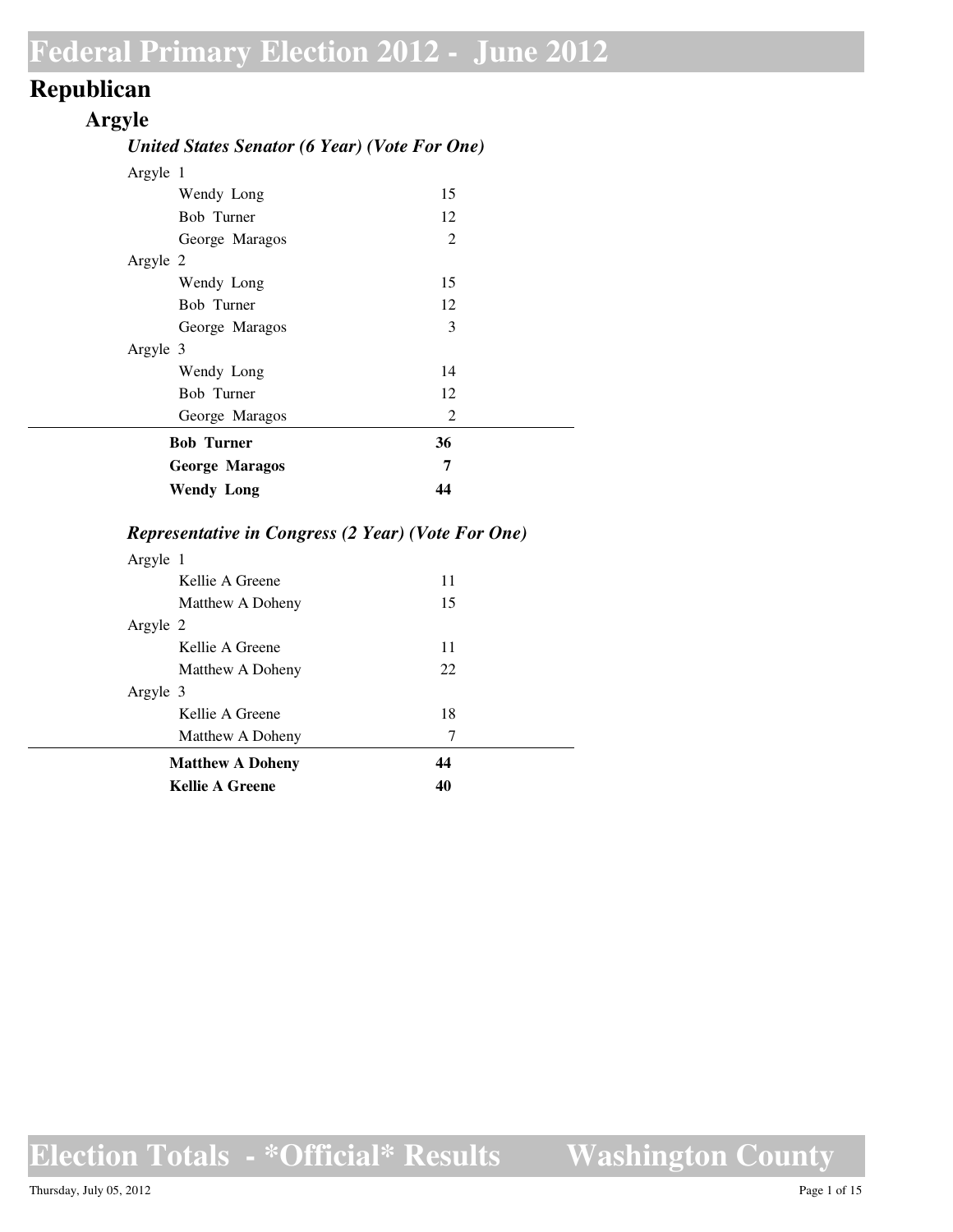## **Republican**

#### **Cambridge**

#### *United States Senator (6 Year) (Vote For One)*

| Cambridge 1           |    |  |
|-----------------------|----|--|
| Wendy Long            | 14 |  |
| <b>Bob Turner</b>     | 13 |  |
| George Maragos        | 2  |  |
| Cambridge 2           |    |  |
| Wendy Long            | 9  |  |
| Bob Turner            | 7  |  |
| George Maragos        | 11 |  |
| <b>Bob Turner</b>     | 20 |  |
| <b>George Maragos</b> | 13 |  |
| <b>Wendy Long</b>     | 23 |  |
|                       |    |  |

#### *Representative in Congress (2 Year) (Vote For One)*

| Cambridge 1             |     |  |
|-------------------------|-----|--|
| Kellie A Greene         | 5   |  |
| Matthew A Doheny        | 20  |  |
| Cambridge 2             |     |  |
| Kellie A Greene         | 6   |  |
| Matthew A Doheny        | 22. |  |
| <b>Matthew A Doheny</b> | 42  |  |
| <b>Kellie A Greene</b>  | 11  |  |

#### **Dresden**

#### *United States Senator (6 Year) (Vote For One)*

| 5 |  |
|---|--|
| 8 |  |
| 3 |  |
| 8 |  |
| 3 |  |
| 5 |  |
|   |  |

#### *Representative in Congress (2 Year) (Vote For One)*

| Dresden 1               |    |  |
|-------------------------|----|--|
| Kellie A Greene         |    |  |
| Matthew A Doheny        | 10 |  |
| <b>Matthew A Doheny</b> | 10 |  |
| <b>Kellie A Greene</b>  | 7  |  |
|                         |    |  |

**Election Totals - \*Official\* Results**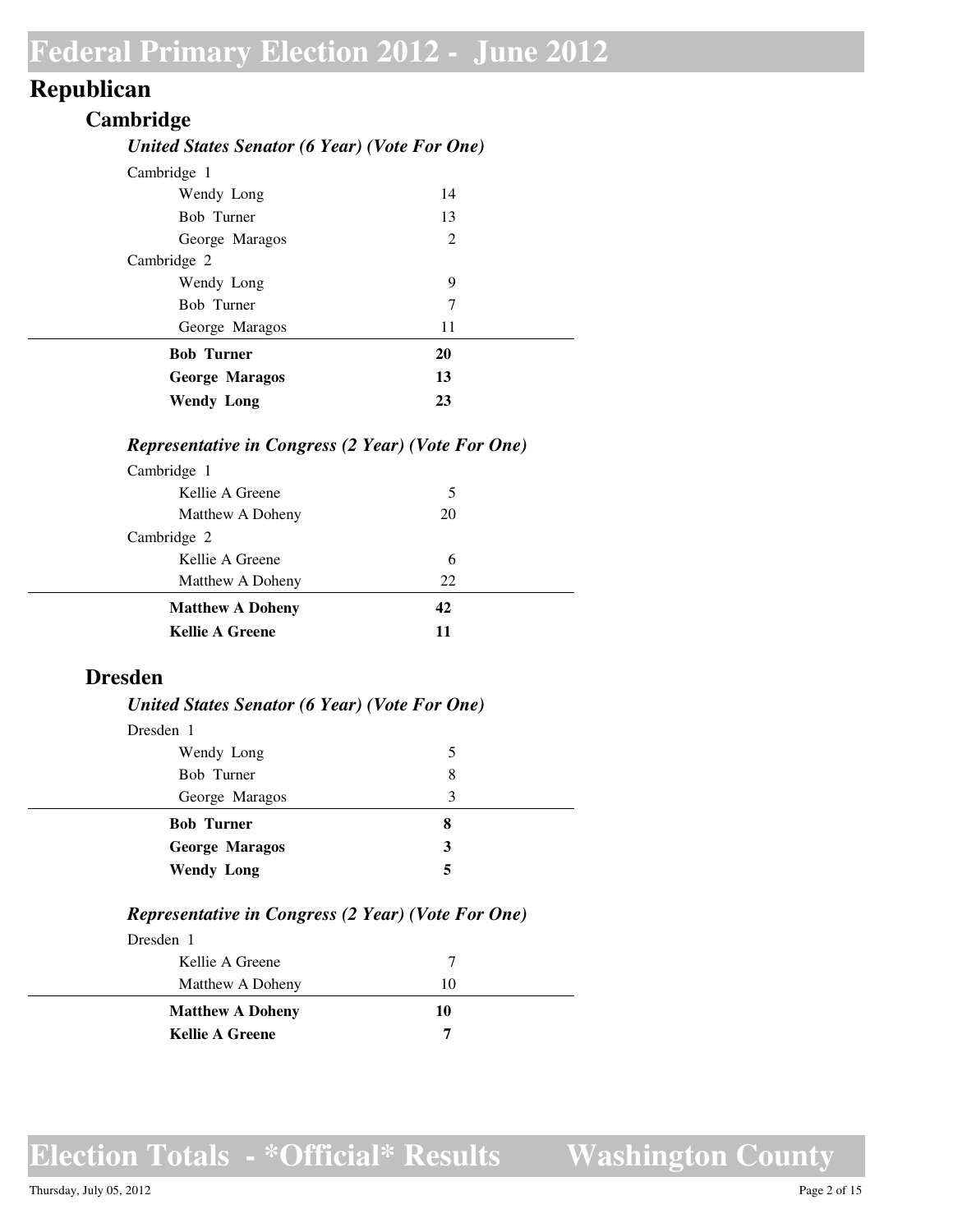## **Republican**

#### **Easton**

#### *United States Senator (6 Year) (Vote For One)*

| Easton 1 |                       |                |  |
|----------|-----------------------|----------------|--|
|          | Wendy Long            | 27             |  |
|          | <b>Bob Turner</b>     | 19             |  |
|          | George Maragos        | 6              |  |
| Easton 2 |                       |                |  |
|          | Wendy Long            | 13             |  |
|          | Bob Turner            | 14             |  |
|          | George Maragos        | $\overline{4}$ |  |
|          | <b>Bob Turner</b>     | 33             |  |
|          | <b>George Maragos</b> | 10             |  |
|          | <b>Wendy Long</b>     | 40             |  |

#### *Representative in Congress (2 Year) (Vote For One)*

| Easton 1                |    |  |
|-------------------------|----|--|
| Kellie A Greene         | 11 |  |
| Matthew A Doheny        | 42 |  |
| Easton 2                |    |  |
| Kellie A Greene         | 9  |  |
| Matthew A Doheny        | 21 |  |
| <b>Matthew A Doheny</b> | 63 |  |
| <b>Kellie A Greene</b>  | 20 |  |

**Election Totals - \*Official\* Results**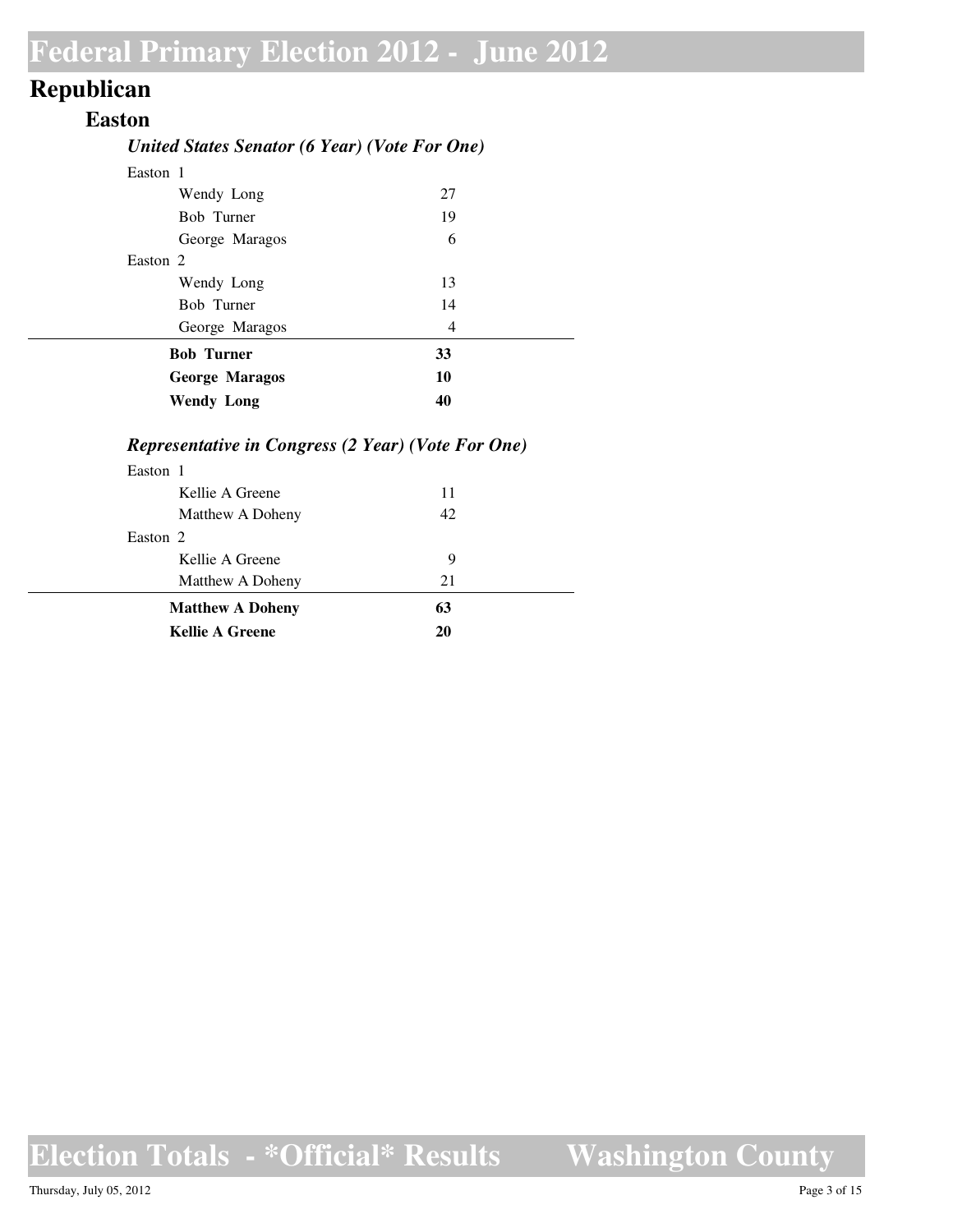## **Republican**

#### **Fort Ann**

#### *United States Senator (6 Year) (Vote For One)*

| Fort Ann 1            |                |  |
|-----------------------|----------------|--|
| Wendy Long            | 3              |  |
| <b>Bob Turner</b>     | 5              |  |
| George Maragos        | $\overline{2}$ |  |
| Fort Ann 2            |                |  |
| Wendy Long            | 19             |  |
| Bob Turner            | 10             |  |
| George Maragos        | $\Omega$       |  |
| Fort Ann 3            |                |  |
| Wendy Long            | 30             |  |
| Bob Turner            | 10             |  |
| George Maragos        | 1              |  |
| <b>Bob Turner</b>     | 25             |  |
| <b>George Maragos</b> | 3              |  |
| <b>Wendy Long</b>     | 52             |  |

#### *Representative in Congress (2 Year) (Vote For One)*

| <b>Kellie A Greene</b>  | 24 |  |
|-------------------------|----|--|
| <b>Matthew A Doheny</b> | 58 |  |
| Matthew A Doheny        | 32 |  |
| Kellie A Greene         | 12 |  |
| Fort Ann 3              |    |  |
| Matthew A Doheny        | 20 |  |
| Kellie A Greene         | 7  |  |
| Fort Ann 2              |    |  |
| Matthew A Doheny        | 6  |  |
| Kellie A Greene         | 5  |  |
| Fort Ann 1              |    |  |

**Election Totals - \*Official\* Results**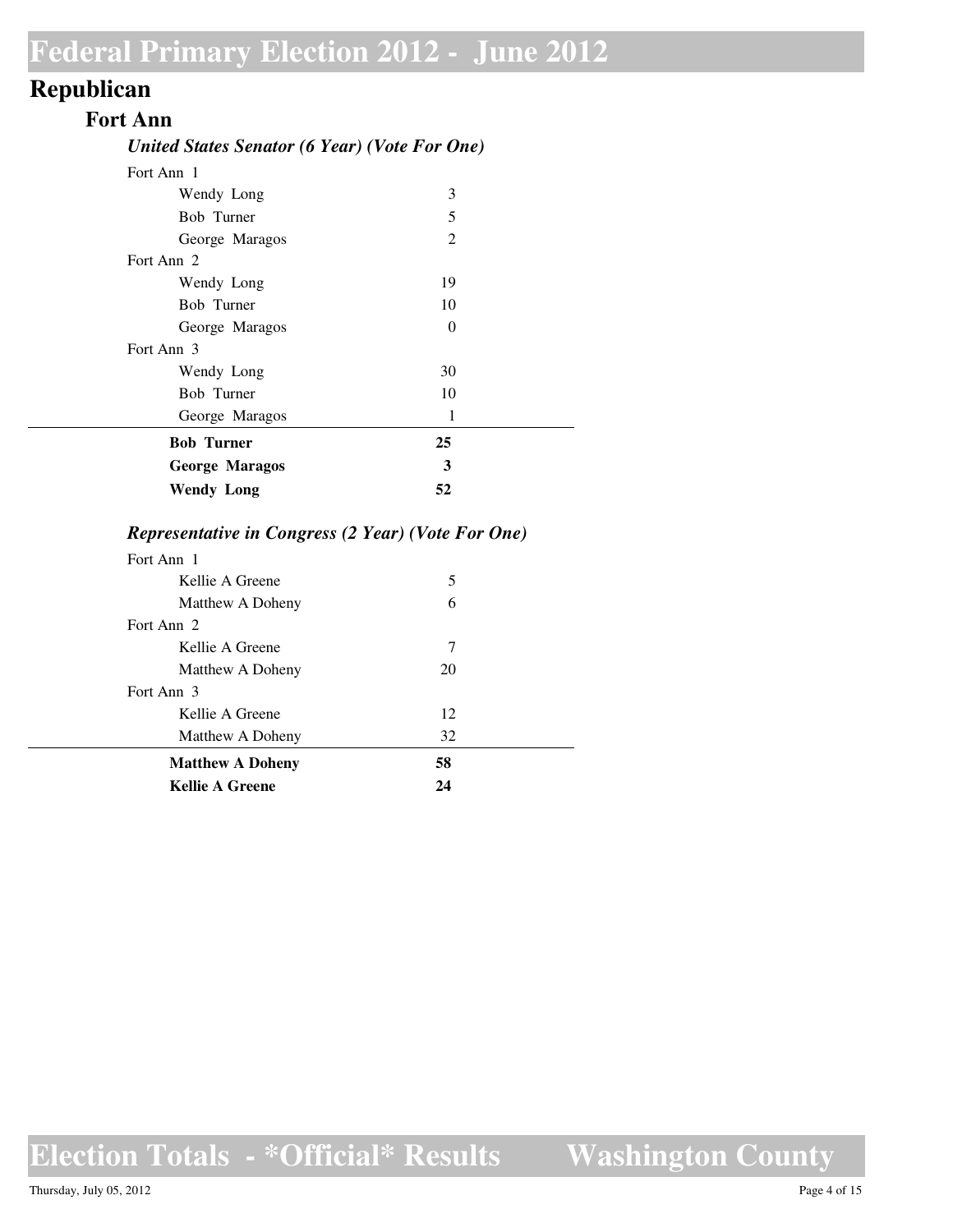## **Republican**

#### **Fort Edward**

#### *United States Senator (6 Year) (Vote For One)*

| Fort Edward 1         |                |  |
|-----------------------|----------------|--|
| Wendy Long            | 11             |  |
| Bob Turner            | 11             |  |
| George Maragos        | 1              |  |
| Fort Edward 2         |                |  |
| Wendy Long            | 6              |  |
| Bob Turner            | 6              |  |
| George Maragos        | 3              |  |
| Fort Edward 3         |                |  |
| Wendy Long            | $\overline{2}$ |  |
| Bob Turner            | 4              |  |
| George Maragos        | 1              |  |
| Fort Edward 4         |                |  |
| Wendy Long            | 7              |  |
| Bob Turner            | 10             |  |
| George Maragos        | 1              |  |
| Fort Edward 5         |                |  |
| Wendy Long            | $\overline{2}$ |  |
| Bob Turner            | 7              |  |
| George Maragos        | 1              |  |
| <b>Bob Turner</b>     | 38             |  |
| <b>George Maragos</b> | 7              |  |
| <b>Wendy Long</b>     | 28             |  |
|                       |                |  |

#### *Representative in Congress (2 Year) (Vote For One)*

| Fort Edward 1           |    |  |
|-------------------------|----|--|
| Kellie A Greene         | 5  |  |
| Matthew A Doheny        | 18 |  |
| Fort Edward 2           |    |  |
| Kellie A Greene         | 3  |  |
| Matthew A Doheny        | 14 |  |
| Fort Edward 3           |    |  |
| Kellie A Greene         | 2  |  |
| Matthew A Doheny        | 7  |  |
| Fort Edward 4           |    |  |
| Kellie A Greene         | 5  |  |
| Matthew A Doheny        | 14 |  |
| Fort Edward 5           |    |  |
| Kellie A Greene         | 1  |  |
| Matthew A Doheny        | 10 |  |
| <b>Matthew A Doheny</b> | 63 |  |
| <b>Kellie A Greene</b>  | 16 |  |

## **Election Totals - \*Official\* Results**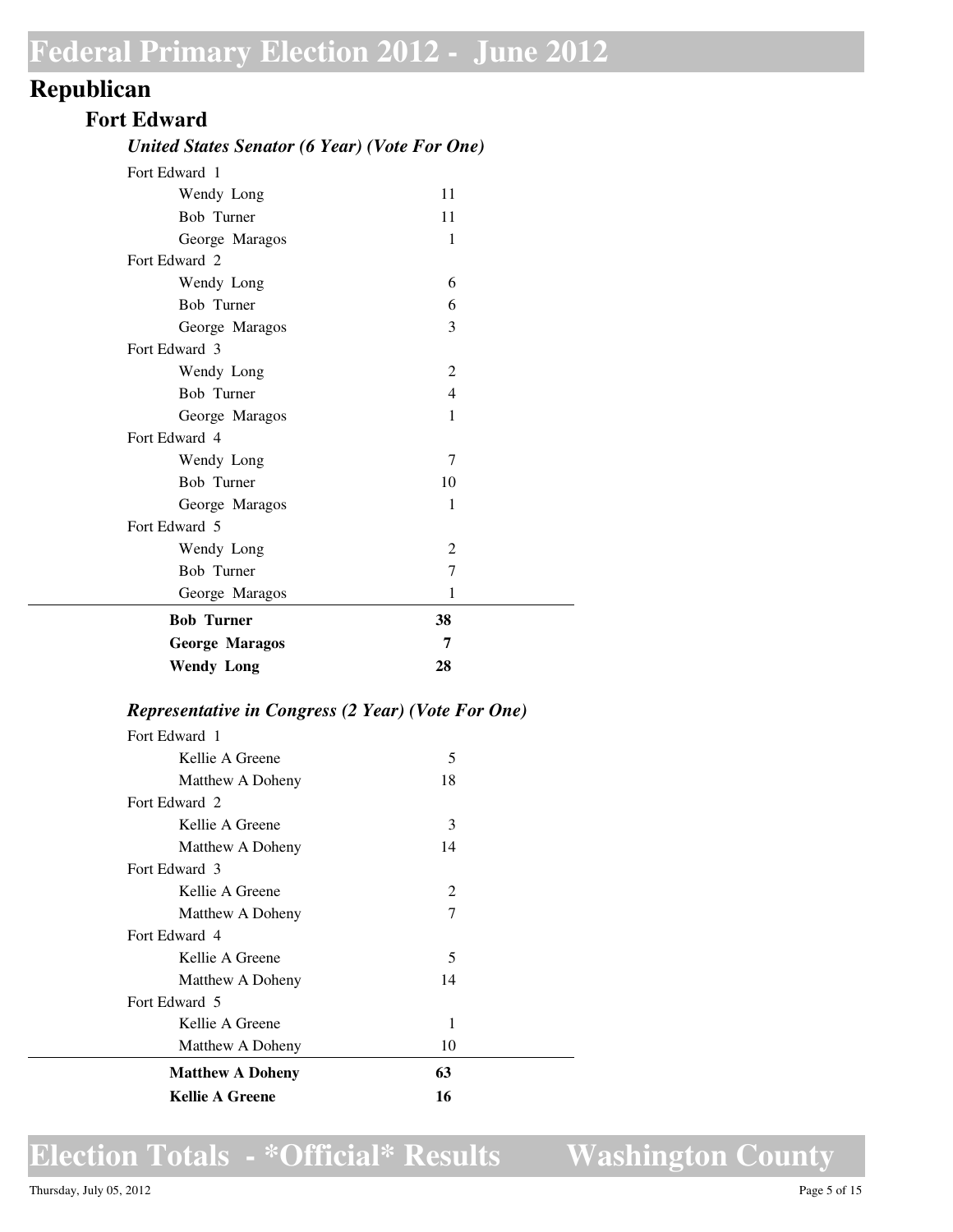## **Republican**

#### **Granville**

#### *United States Senator (6 Year) (Vote For One)*

| Granville 1           |    |  |
|-----------------------|----|--|
| Wendy Long            | 6  |  |
| Bob Turner            | 1  |  |
| George Maragos        | 1  |  |
| Granville 2           |    |  |
| Wendy Long            | 11 |  |
| <b>Bob Turner</b>     | 12 |  |
| George Maragos        | 4  |  |
| Granville 3           |    |  |
| Wendy Long            | 17 |  |
| Bob Turner            | 8  |  |
| George Maragos        | 1  |  |
| Granville 4           |    |  |
| Wendy Long            | 13 |  |
| Bob Turner            | 11 |  |
| George Maragos        | 6  |  |
| Granville 5           |    |  |
| Wendy Long            | 9  |  |
| Bob Turner            | 7  |  |
| George Maragos        | 3  |  |
| <b>Bob Turner</b>     | 39 |  |
| <b>George Maragos</b> | 15 |  |
| <b>Wendy Long</b>     | 56 |  |
|                       |    |  |

#### *Representative in Congress (2 Year) (Vote For One)*

| Granville 1             |    |
|-------------------------|----|
| Kellie A Greene         | 2  |
| Matthew A Doheny        | 5  |
| Granville 2             |    |
| Kellie A Greene         | 9  |
| Matthew A Doheny        | 20 |
| Granville 3             |    |
| Kellie A Greene         | 11 |
| Matthew A Doheny        | 17 |
| Granville 4             |    |
| Kellie A Greene         | 9  |
| Matthew A Doheny        | 21 |
| Granville 5             |    |
| Kellie A Greene         | 5  |
| Matthew A Doheny        | 17 |
| <b>Matthew A Doheny</b> | 80 |
| <b>Kellie A Greene</b>  | 36 |

## **Election Totals - \*Official\* Results**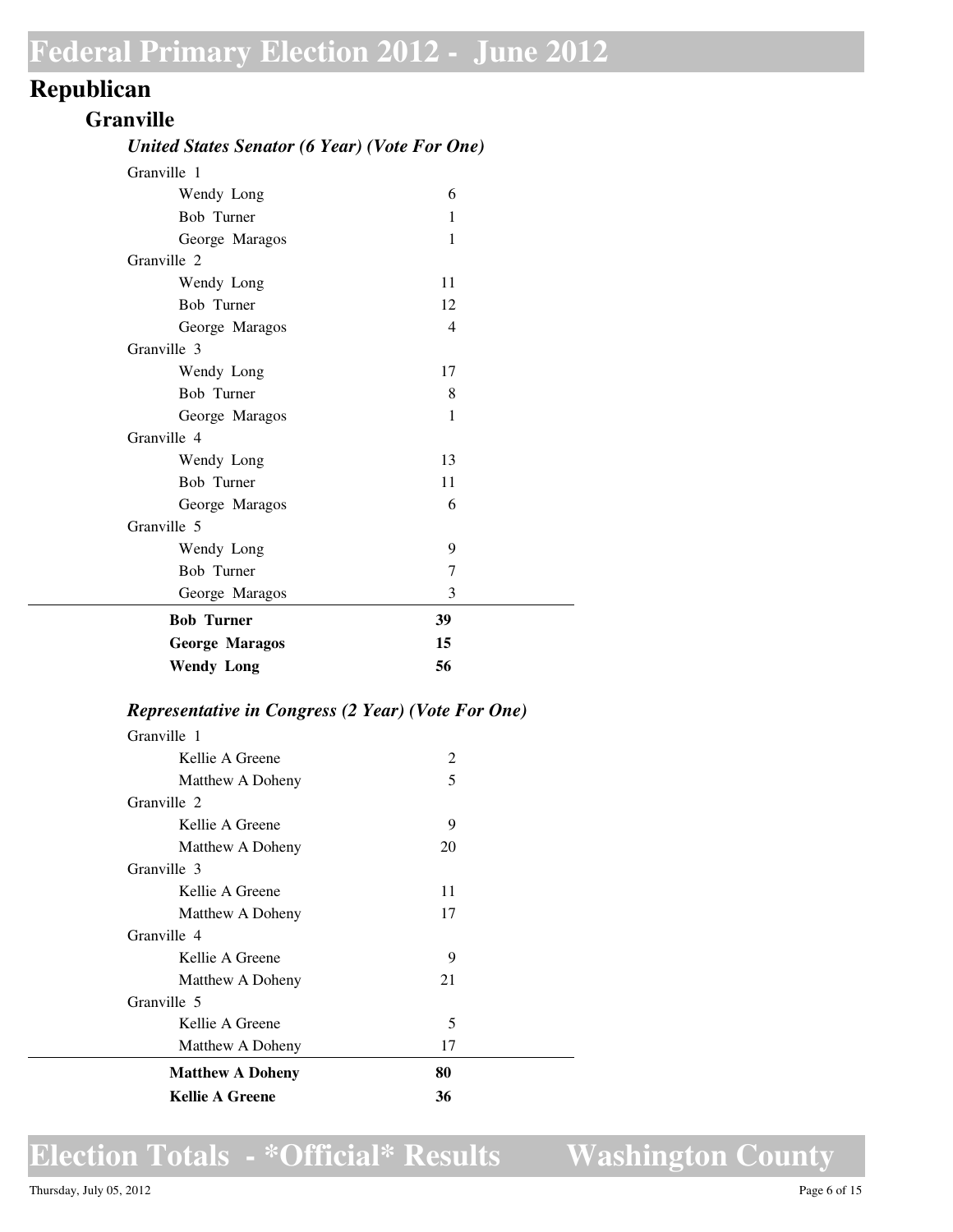## **Republican**

#### **Greenwich**

#### *United States Senator (6 Year) (Vote For One)*

| Greenwich 1           |                |  |
|-----------------------|----------------|--|
| Wendy Long            | 16             |  |
| Bob Turner            | 6              |  |
| George Maragos        | $\theta$       |  |
| Greenwich 2           |                |  |
| Wendy Long            | 4              |  |
| <b>Bob Turner</b>     | $\theta$       |  |
| George Maragos        | $\overline{2}$ |  |
| Greenwich 3           |                |  |
| Wendy Long            | 20             |  |
| Bob Turner            | 6              |  |
| George Maragos        | 3              |  |
| Greenwich 4           |                |  |
| Wendy Long            | 18             |  |
| Bob Turner            | 10             |  |
| George Maragos        | 2              |  |
| Greenwich 5           |                |  |
| Wendy Long            | 14             |  |
| <b>Bob Turner</b>     | 5              |  |
| George Maragos        | 2              |  |
| <b>Bob Turner</b>     | 27             |  |
| <b>George Maragos</b> | 9              |  |
| <b>Wendy Long</b>     | 72             |  |
|                       |                |  |

#### *Representative in Congress (2 Year) (Vote For One)*

| Greenwich 1             |    |
|-------------------------|----|
| Kellie A Greene         | 6  |
| Matthew A Doheny        | 15 |
| Greenwich 2             |    |
| Kellie A Greene         | 3  |
| Matthew A Doheny        | 3  |
| Greenwich 3             |    |
| Kellie A Greene         | 8  |
| Matthew A Doheny        | 25 |
| Greenwich 4             |    |
| Kellie A Greene         | 9  |
| Matthew A Doheny        | 24 |
| Greenwich 5             |    |
| Kellie A Greene         | 9  |
| Matthew A Doheny        | 12 |
| <b>Matthew A Doheny</b> | 79 |
| <b>Kellie A Greene</b>  | 35 |

## **Election Totals - \*Official\* Results**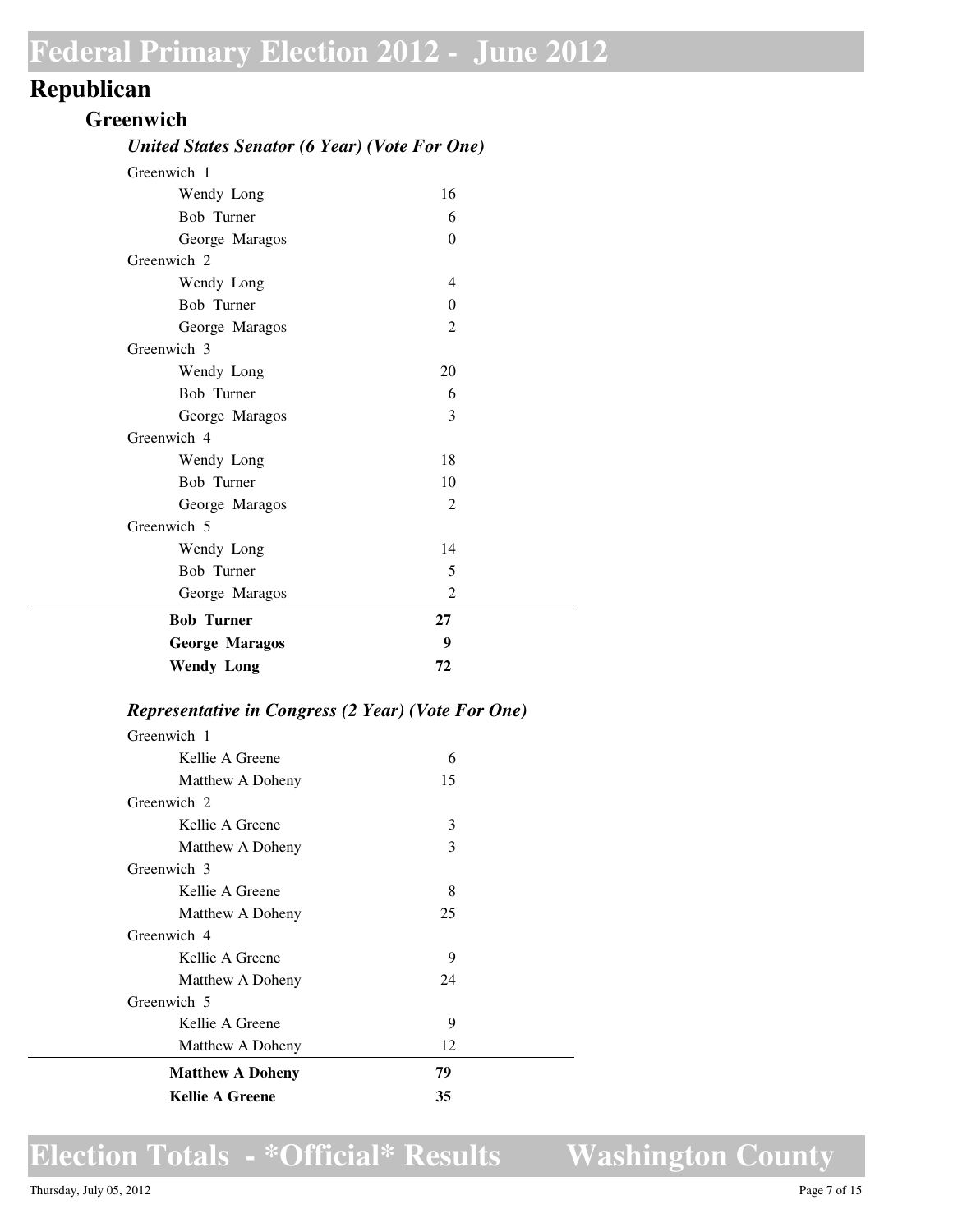## **Republican**

#### **Hampton**

#### *United States Senator (6 Year) (Vote For One)*

| Hampton 1             |                  |  |
|-----------------------|------------------|--|
| Wendy Long            | 12               |  |
| Bob Turner            | 8                |  |
| George Maragos        | 4                |  |
| <b>Bob Turner</b>     | 8                |  |
| <b>George Maragos</b> | $\boldsymbol{4}$ |  |
| <b>Wendy Long</b>     | 12               |  |

#### *Representative in Congress (2 Year) (Vote For One)*

| Hampton 1               |    |  |
|-------------------------|----|--|
| Kellie A Greene         | 10 |  |
| Matthew A Doheny        | 14 |  |
| <b>Matthew A Doheny</b> | 14 |  |
| <b>Kellie A Greene</b>  | 10 |  |

#### **Hartford**

#### *United States Senator (6 Year) (Vote For One)*

| Hartford 1            |    |  |
|-----------------------|----|--|
| Wendy Long            | 15 |  |
| Bob Turner            | 3  |  |
| George Maragos        | 2  |  |
| Hartford 2            |    |  |
| Wendy Long            | 17 |  |
| Bob Turner            | 6  |  |
| George Maragos        | 6  |  |
| <b>Bob Turner</b>     | 9  |  |
| <b>George Maragos</b> | 8  |  |
| <b>Wendy Long</b>     | 32 |  |

#### *Representative in Congress (2 Year) (Vote For One)*

| Hartford 1              |    |  |
|-------------------------|----|--|
| Kellie A Greene         | 4  |  |
| Matthew A Doheny        | 19 |  |
| Hartford 2              |    |  |
| Kellie A Greene         | 10 |  |
| Matthew A Doheny        | 17 |  |
| <b>Matthew A Doheny</b> | 36 |  |
| <b>Kellie A Greene</b>  | 14 |  |

## **Election Totals - \*Official\* Results**

**Washington County**

Thursday, July 05, 2012 Page 8 of 15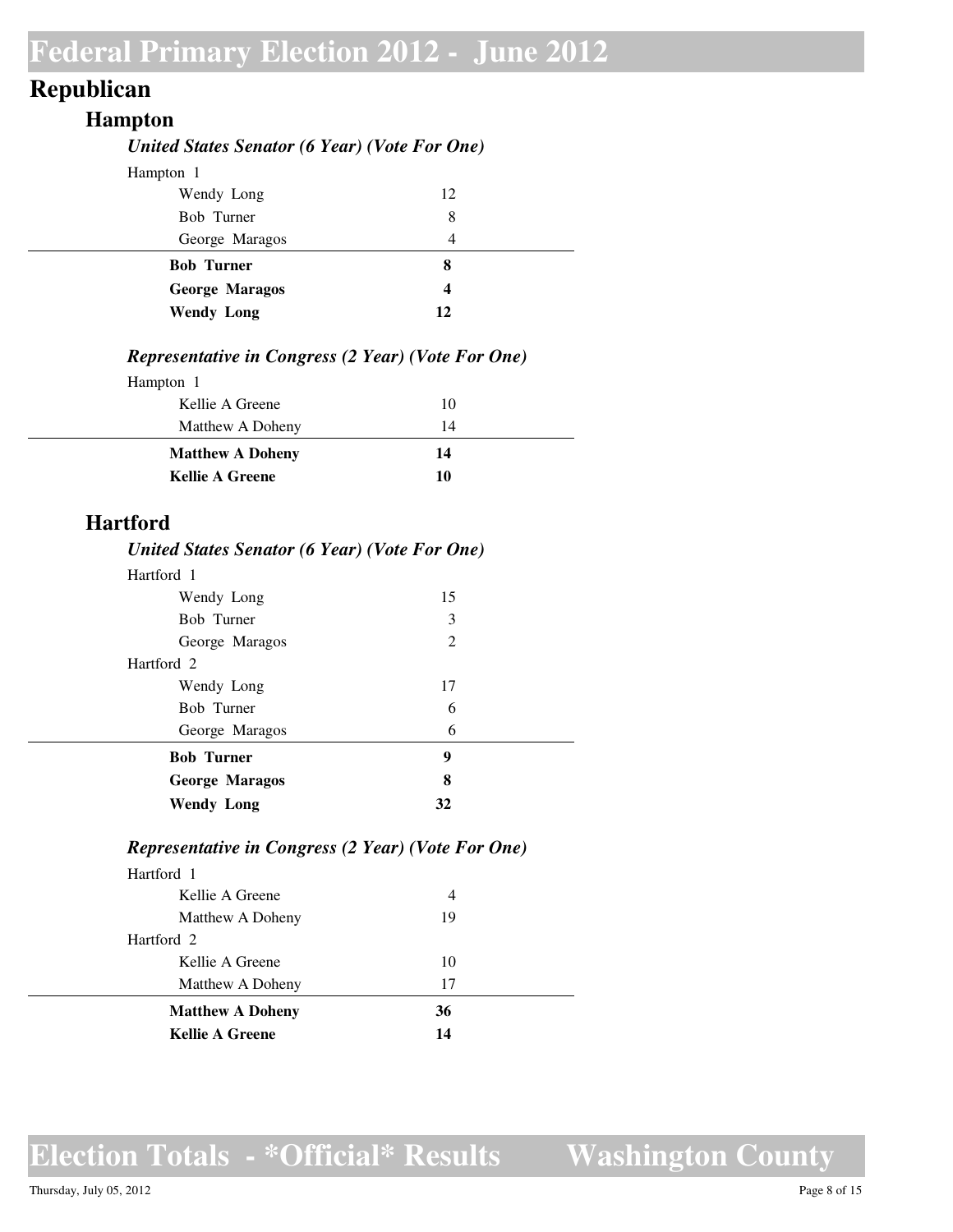## **Republican**

#### **Hebron**

#### *United States Senator (6 Year) (Vote For One)*

| Hebron 1              |   |
|-----------------------|---|
| Wendy Long            | 9 |
| Bob Turner            | 9 |
| George Maragos        | 5 |
| <b>Bob Turner</b>     | 9 |
| <b>George Maragos</b> | 5 |
| <b>Wendy Long</b>     | 9 |

#### *Representative in Congress (2 Year) (Vote For One)*

| Hebron 1                |    |  |
|-------------------------|----|--|
| Kellie A Greene         |    |  |
| Matthew A Doheny        | 17 |  |
| <b>Matthew A Doheny</b> | 17 |  |
| <b>Kellie A Greene</b>  | Δ  |  |

#### **Jackson**

#### *United States Senator (6 Year) (Vote For One)*

| Jackson 1             |    |  |
|-----------------------|----|--|
| Wendy Long            | 30 |  |
| Bob Turner            | 16 |  |
| George Maragos        | 6  |  |
|                       |    |  |
| <b>Bob Turner</b>     | 16 |  |
| <b>George Maragos</b> | 6  |  |

#### *Representative in Congress (2 Year) (Vote For One)*

| Jackson 1               |    |  |
|-------------------------|----|--|
| Kellie A Greene         | 13 |  |
| Matthew A Doheny        | 36 |  |
| <b>Matthew A Doheny</b> | 36 |  |
| <b>Kellie A Greene</b>  | 13 |  |

**Election Totals - \*Official\* Results**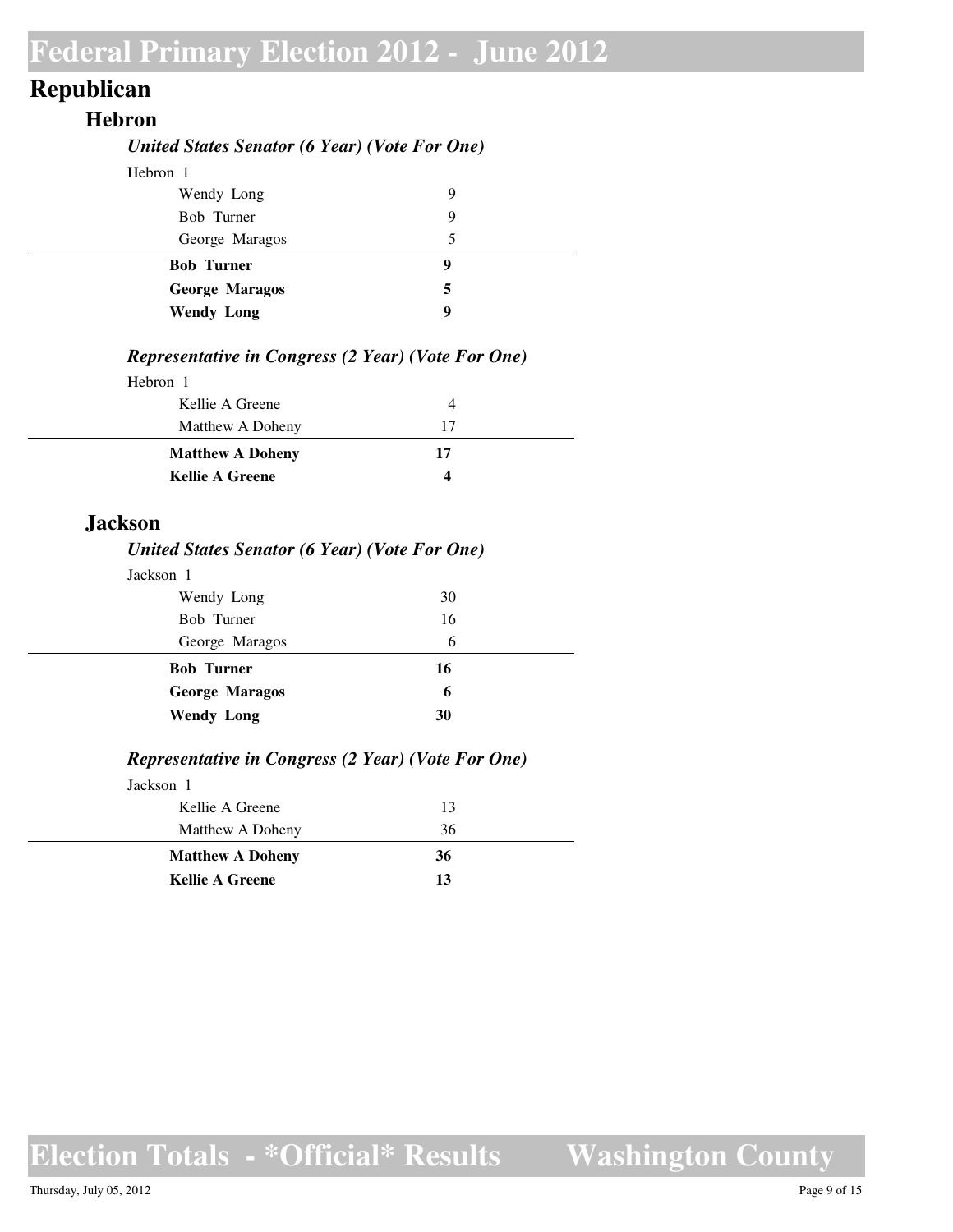## **Republican**

### **Kingsbury**

#### *United States Senator (6 Year) (Vote For One)*

| Kingsbury 1           |                  |  |
|-----------------------|------------------|--|
| Wendy Long            | 13               |  |
| Bob Turner            | 9                |  |
| George Maragos        | 5                |  |
| Kingsbury 2           |                  |  |
| Wendy Long            | 16               |  |
| Bob Turner            | 3                |  |
| George Maragos        | 4                |  |
| Kingsbury 3           |                  |  |
| Wendy Long            | 14               |  |
| Bob Turner            | 7                |  |
| George Maragos        | 5                |  |
| Kingsbury 4           |                  |  |
| Wendy Long            | $\overline{4}$   |  |
| Bob Turner            | $\overline{4}$   |  |
| George Maragos        | $\mathbf{1}$     |  |
| Kingsbury 5           |                  |  |
| Wendy Long            | $\overline{4}$   |  |
| Bob Turner            | 3                |  |
| George Maragos        | $\theta$         |  |
| Kingsbury 6           |                  |  |
| Wendy Long            | 17               |  |
| Bob Turner            | 7                |  |
| George Maragos        | $\overline{2}$   |  |
| Kingsbury 7           |                  |  |
| Wendy Long            | 7                |  |
| Bob Turner            | $\overline{c}$   |  |
| George Maragos        | $\overline{2}$   |  |
| Kingsbury 8           |                  |  |
| Wendy Long            | 5                |  |
| Bob Turner            | $\boldsymbol{0}$ |  |
| George Maragos        | $\boldsymbol{0}$ |  |
| Kingsbury 9           |                  |  |
| Wendy Long            | 15               |  |
| Bob Turner            | $\overline{c}$   |  |
| George Maragos        | $\mathbf{1}$     |  |
| <b>Bob Turner</b>     | 37               |  |
| <b>George Maragos</b> | 20               |  |
| <b>Wendy Long</b>     | 95               |  |
|                       |                  |  |

**Election Totals - \*Official\* Results**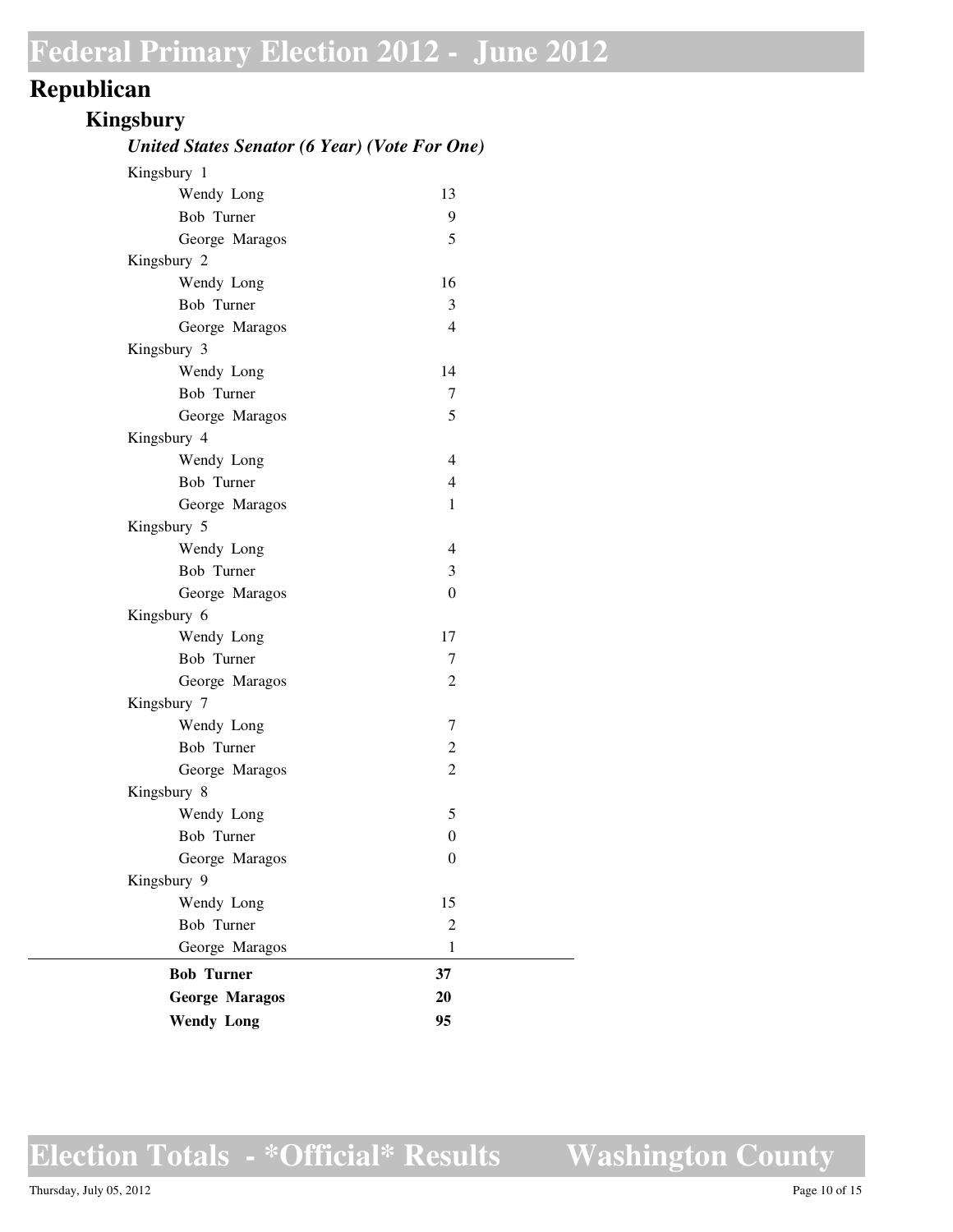## **Republican**

#### **Kingsbury**

#### *Representative in Congress (2 Year) (Vote For One)*

| <b>Kellie A Greene</b>  | 58             |
|-------------------------|----------------|
| <b>Matthew A Doheny</b> | 96             |
| Matthew A Doheny        | 15             |
| Kellie A Greene         | $\overline{4}$ |
| Kingsbury 9             |                |
| Matthew A Doheny        | 3              |
| Kellie A Greene         | 2              |
| Kingsbury 8             |                |
| Matthew A Doheny        | 6              |
| Kellie A Greene         | 7              |
| Kingsbury 7             |                |
| Matthew A Doheny        | 14             |
| Kellie A Greene         | 10             |
| Kingsbury 6             |                |
| Matthew A Doheny        | 5              |
| Kellie A Greene         | $\overline{c}$ |
| Kingsbury 5             |                |
| Matthew A Doheny        | 7              |
| Kellie A Greene         | $\overline{c}$ |
| Kingsbury 4             |                |
| Matthew A Doheny        | 14             |
| Kellie A Greene         | 11             |
| Kingsbury 3             |                |
| Matthew A Doheny        | 13             |
| Kellie A Greene         | 11             |
| Kingsbury 2             |                |
| Matthew A Doheny        | 19             |
| Kellie A Greene         | 9              |

**Election Totals - \*Official\* Results**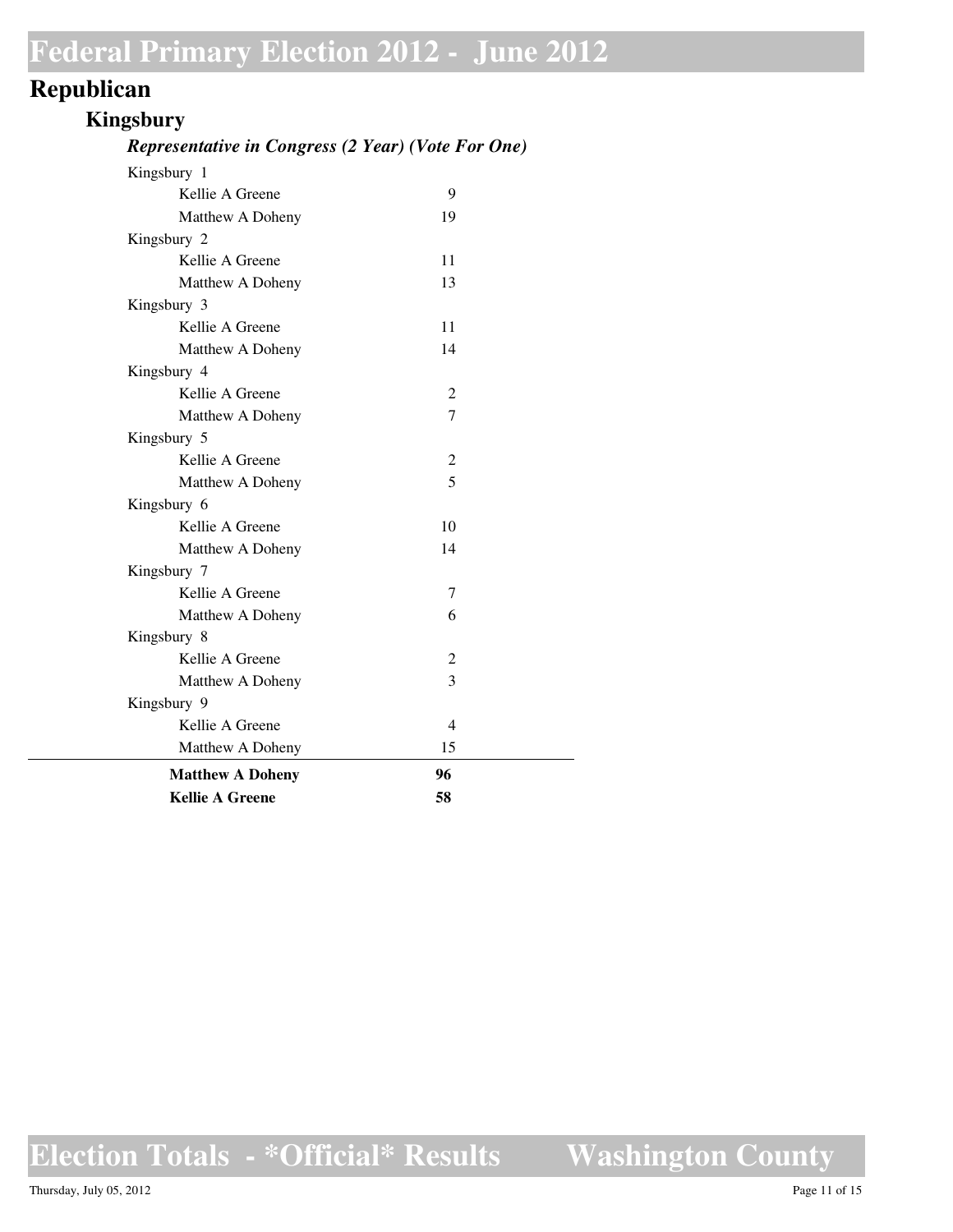## **Republican**

#### **Putnam**

#### *United States Senator (6 Year) (Vote For One)*

| Putnam 1              |          |  |
|-----------------------|----------|--|
| Wendy Long            | 15       |  |
| Bob Turner            | 7        |  |
| George Maragos        | $\theta$ |  |
| <b>Bob Turner</b>     | 7        |  |
|                       |          |  |
| <b>George Maragos</b> | 0        |  |

#### *Representative in Congress (2 Year) (Vote For One)*

| Putnam 1                |    |  |
|-------------------------|----|--|
| Kellie A Greene         | 8  |  |
| Matthew A Doheny        | 16 |  |
| <b>Matthew A Doheny</b> | 16 |  |
| <b>Kellie A Greene</b>  |    |  |

**Election Totals - \*Official\* Results**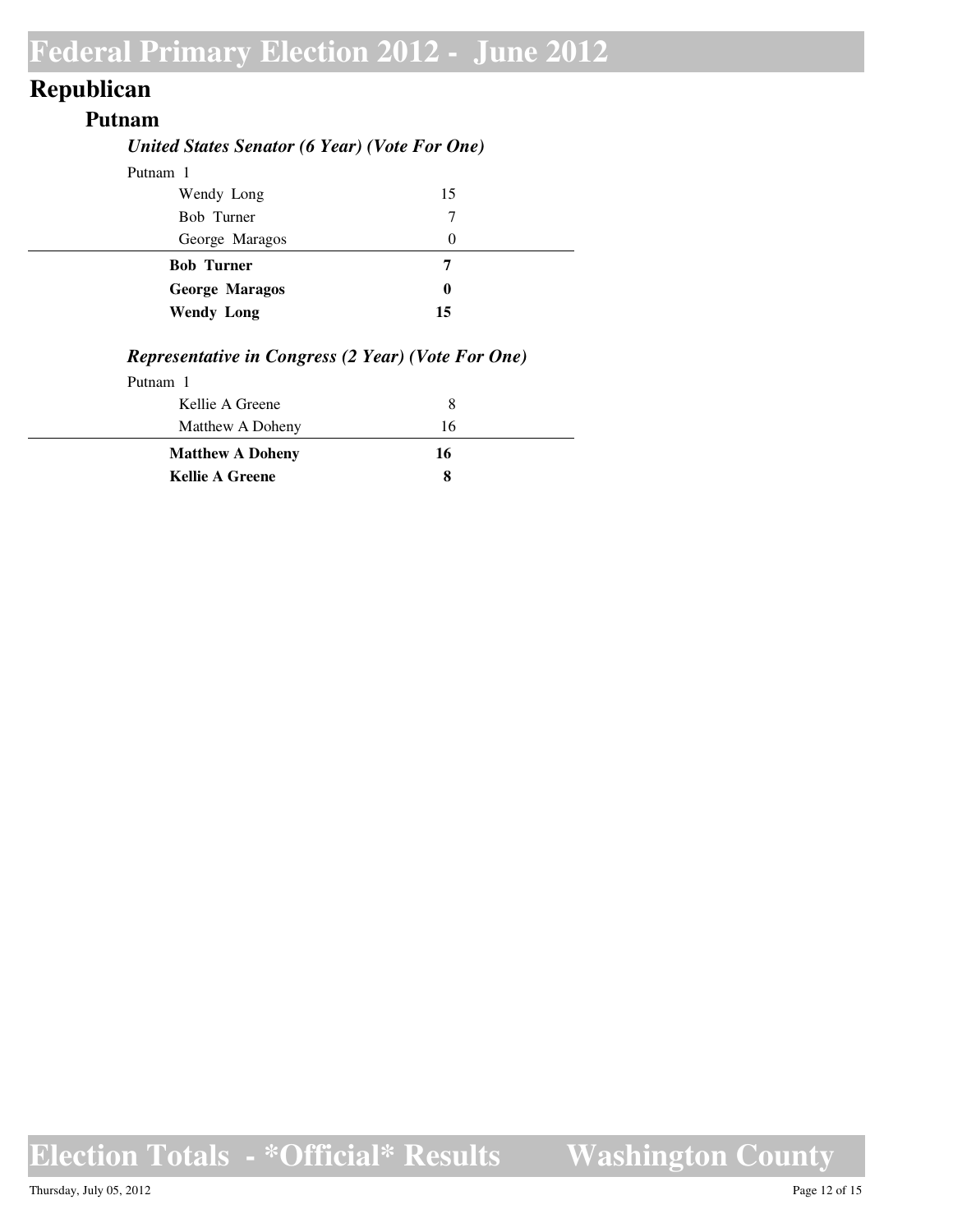## **Republican**

#### **Salem**

#### *United States Senator (6 Year) (Vote For One)*

| Salem 1               |          |  |
|-----------------------|----------|--|
| Wendy Long            | 11       |  |
| Bob Turner            | 5        |  |
| George Maragos        | 3        |  |
| Salem 2               |          |  |
| Wendy Long            | 13       |  |
| Bob Turner            | 6        |  |
| George Maragos        | $\Omega$ |  |
| Salem 3               |          |  |
| Wendy Long            | 13       |  |
| Bob Turner            | 9        |  |
| George Maragos        | 3        |  |
| <b>Bob Turner</b>     | 20       |  |
| <b>George Maragos</b> | 6        |  |
| <b>Wendy Long</b>     | 37       |  |

#### *Representative in Congress (2 Year) (Vote For One)*

| Salem 1                 |    |  |
|-------------------------|----|--|
| Kellie A Greene         | 12 |  |
| Matthew A Doheny        | 6  |  |
| Salem 2                 |    |  |
| Kellie A Greene         | 8  |  |
| Matthew A Doheny        | 11 |  |
| Salem 3                 |    |  |
| Kellie A Greene         | 12 |  |
| Matthew A Doheny        | 14 |  |
| <b>Matthew A Doheny</b> | 31 |  |
| <b>Kellie A Greene</b>  | 32 |  |
|                         |    |  |

**Election Totals - \*Official\* Results**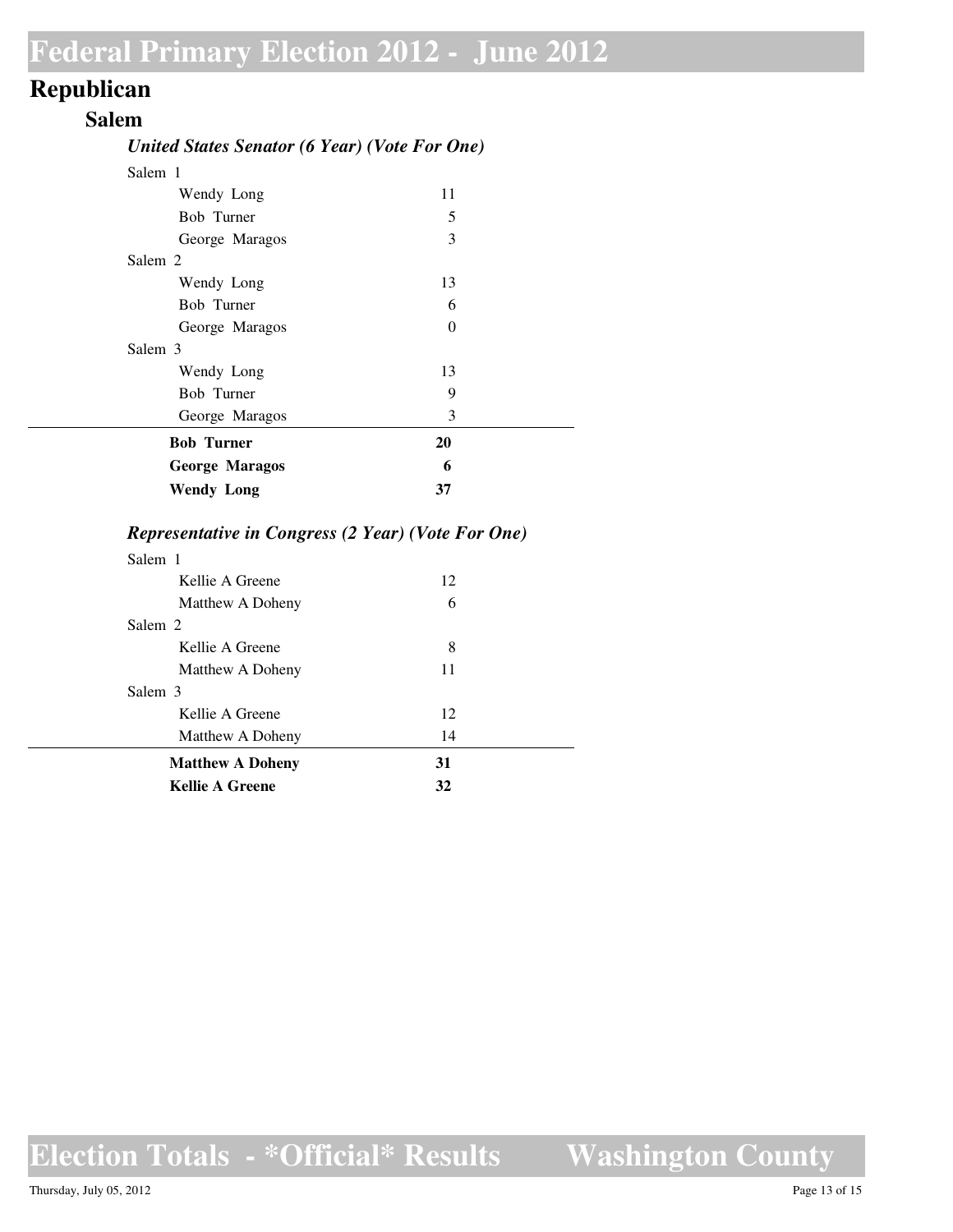## **Republican**

#### **White Creek**

#### *United States Senator (6 Year) (Vote For One)*

| White Creek 1         |    |  |
|-----------------------|----|--|
| Wendy Long            | 10 |  |
| Bob Turner            | 5  |  |
| George Maragos        | 4  |  |
| White Creek 2         |    |  |
| Wendy Long            | 7  |  |
| Bob Turner            | 6  |  |
| George Maragos        | 0  |  |
| White Creek 3         |    |  |
| Wendy Long            | 9  |  |
| Bob Turner            | 3  |  |
| George Maragos        | 1  |  |
| <b>Bob Turner</b>     | 14 |  |
| <b>George Maragos</b> | 5  |  |
| <b>Wendy Long</b>     | 26 |  |

#### *Representative in Congress (2 Year) (Vote For One)*

| White Creek 1           |                             |  |
|-------------------------|-----------------------------|--|
| Kellie A Greene         | 4                           |  |
| Matthew A Doheny        | 16                          |  |
| White Creek 2           |                             |  |
| Kellie A Greene         | $\mathcal{D}_{\mathcal{L}}$ |  |
| Matthew A Doheny        | 9                           |  |
| White Creek 3           |                             |  |
| Kellie A Greene         | 6                           |  |
| Matthew A Doheny        | 7                           |  |
| <b>Matthew A Doheny</b> | 32                          |  |
| <b>Kellie A Greene</b>  | 12                          |  |
|                         |                             |  |

**Election Totals - \*Official\* Results**